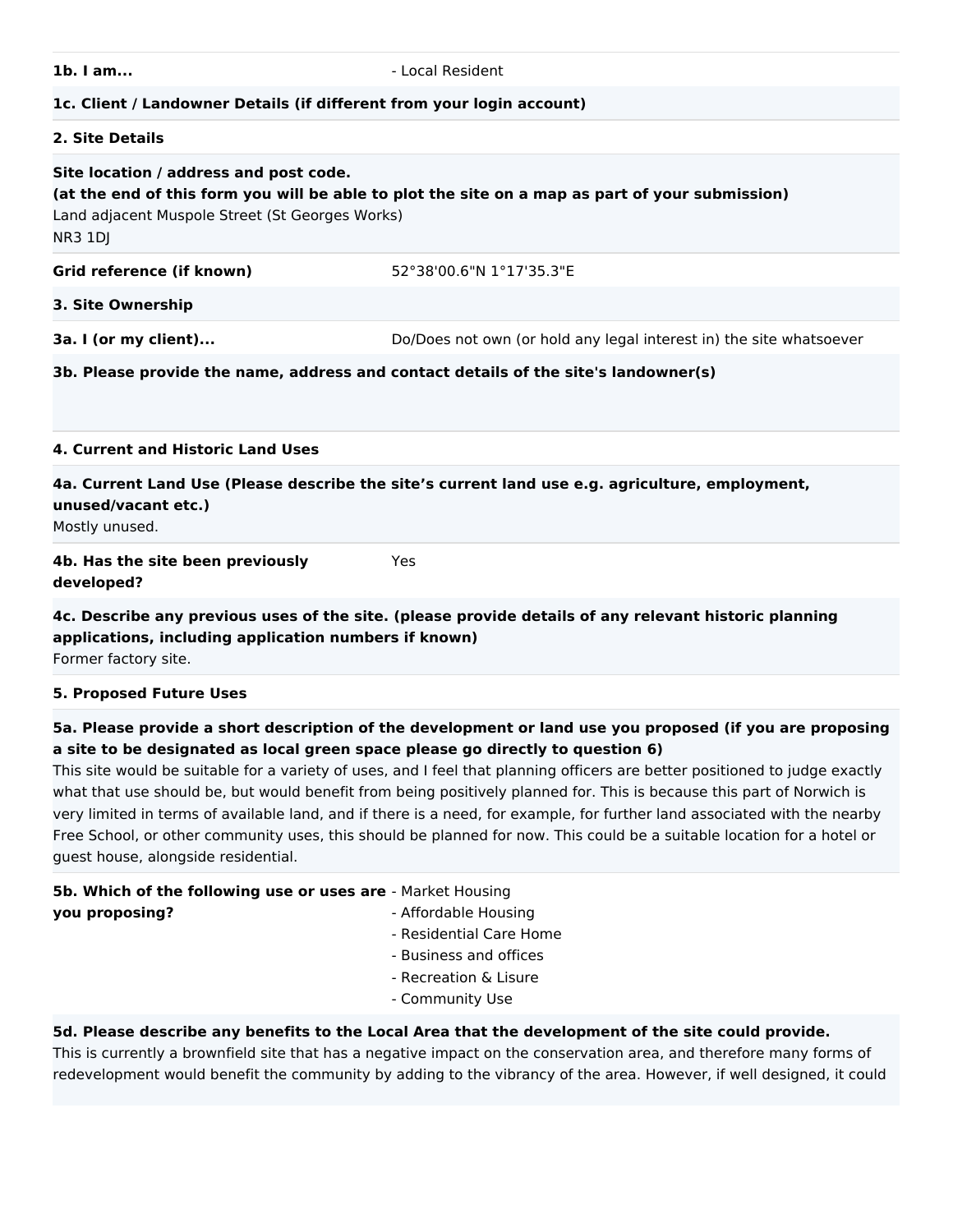also add to the character of the area and CIL contributions could contribute to widening of the footpath on Duke Street, and provision of bus infrastructure so that area could be served by a direct bus route.

#### **6. Local Green Space**

If you are proposing a site to be designated as Local Green Space please complete the following questions. These questions do not need to be completed if you are not proposing a site as Local Green Space. Please consult the guidance notes for an explanation of Local Green Space Designations.

#### **7. Site Features and Constraints**

Are there any features of the site or limitations that may constrain development on this site (please give details)?

# **7a. Site Access: Is there a current means of access to the site from the public highway, does this access need to be improved before development can take place and are there any public rights of way that cross or adjoin the site?**

Yes. From Muspole Street.

# **7b. Topography: Are there any slopes or significant changes of in levels that could affect the development of the site?**

Not that I am aware of.

# **7g. Heritage Issues: Are there any listed buildings, Conservation Areas, Historic Parklands or Schedules Monuments on the site or nearby? If so, how might the site's development affect them?**

This is in the city centre conservation area Colegate character area. There are many nearby listed buildings. The history of this site is also part of the industrial heritage of Norwich. This will be a key consideration in developing this site.

# **7h. Neighbouring Uses: What are the neighbouring uses and will either the proposed use or neighbouring uses have any implications?**

Mostly residential with some office uses and The Woolpack Pub. Any use of this site should not increase the potential for late night noise, and therefore should either be residential use, or predominently daytime activity.

#### **8. Utilities**

## **8a. Which of the following are likely to be readily available to service the site and enable its development? Please provide details where possible.**

| <b>Mains water supply</b>                                      | Unsure                                     |
|----------------------------------------------------------------|--------------------------------------------|
| <b>Mains sewerage</b>                                          | Unsure                                     |
| <b>Electricity supply</b>                                      | Unsure                                     |
| <b>Gas supply</b>                                              | Unsure                                     |
| <b>Public highway</b>                                          | <b>Yes</b>                                 |
| <b>Broadband internet</b>                                      | Unsure                                     |
| 9. Availability                                                |                                            |
| 9a. Please indicate when the site could                        | 5 - 10 years (between April 2021 and 2026) |
| be made available for the land use or<br>development proposed. |                                            |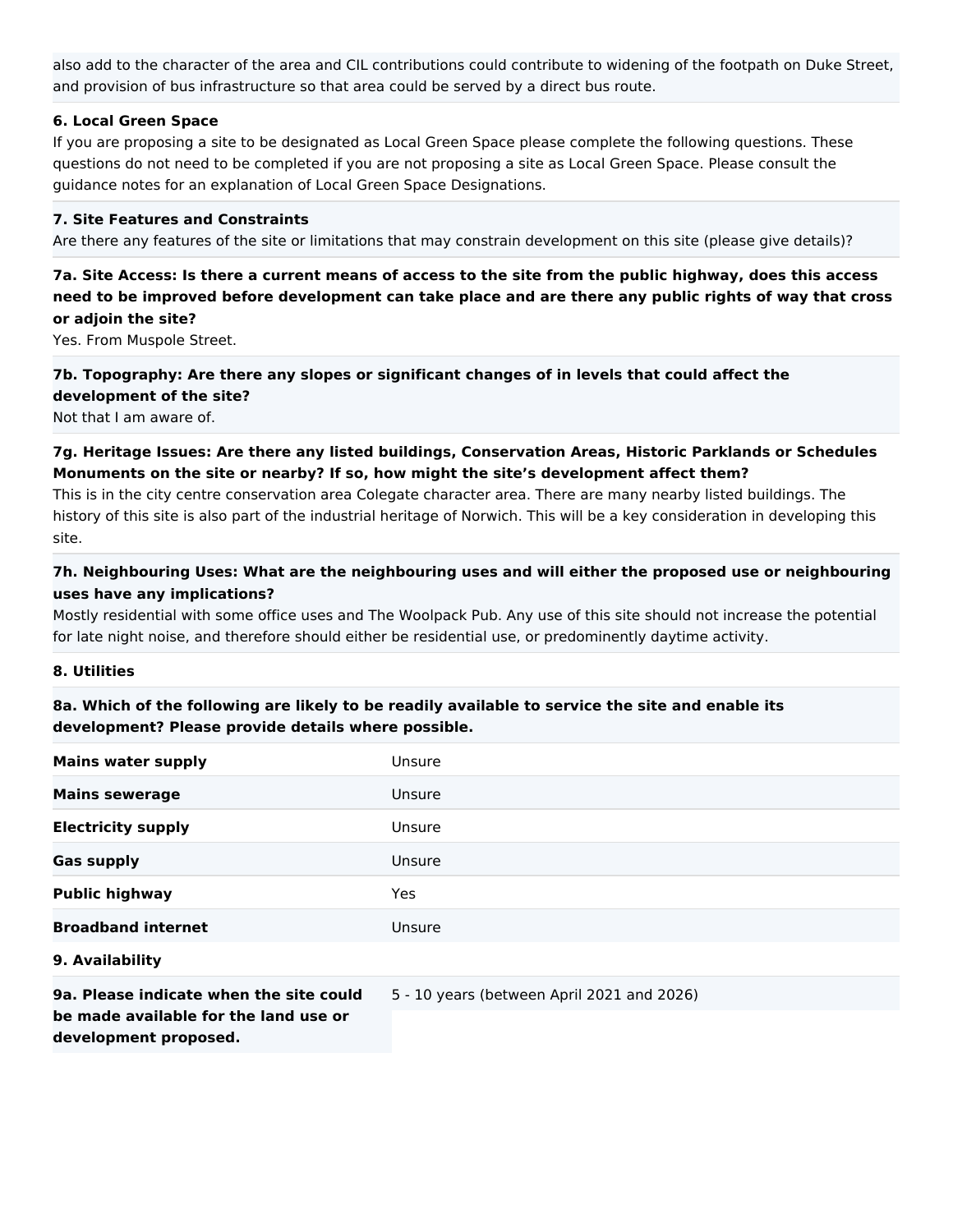#### **9b. Please give reasons for the answer given above.**

Unknown. I have therefore taken a conservative estimate, based on the fact that it is currently owned by a developer, but not plans have yet been forthcoming.

# **10. Market Interest 10. Please choose the most appropriate category below to indicate what level of market interest there is/has been in the site. Please include relevant dates in the comments section.** Site is owned by a developer/promoter **11. Delivery 11a. Please indicate when you anticipate**  Up to 5 years (by April 2021) **the proposed development could be**

#### **begun.**

#### **12. Viability**

This is the description of your section break.

**12a. You acknowledge that there are likely to be policy requirements and Community Infrastructure Levy (CIL) costs to be met which will be in addition to the other development costs of the site (depending on the type and scale of land use proposed). These requirements are likely to include but are not limited to: Affordable Housing; Sports Pitches & Children's Play Space and Community Infrastructure Levy** - I agree

**12b. Do you know if there are there any abnormal costs that could affect the viability of the site e.g. infrastructure, demolition or ground conditions?** Unsure

#### **12c. If there are abnormal costs associated with the site please provide details:**

There may be some demolition work that could affect viability. However, these should be considerable benefits in terms of existing utilities connections, and therefore this site should be viable within planning policy.

| 12d. Do you consider that the site is   | Unsure |
|-----------------------------------------|--------|
| currently viable for its proposed use   |        |
| taking into account any and all current |        |
| planning policy and CIL considerations  |        |
| and other abnormal development costs    |        |
| associated with the site?               |        |
| 13. Other Relevant Information          |        |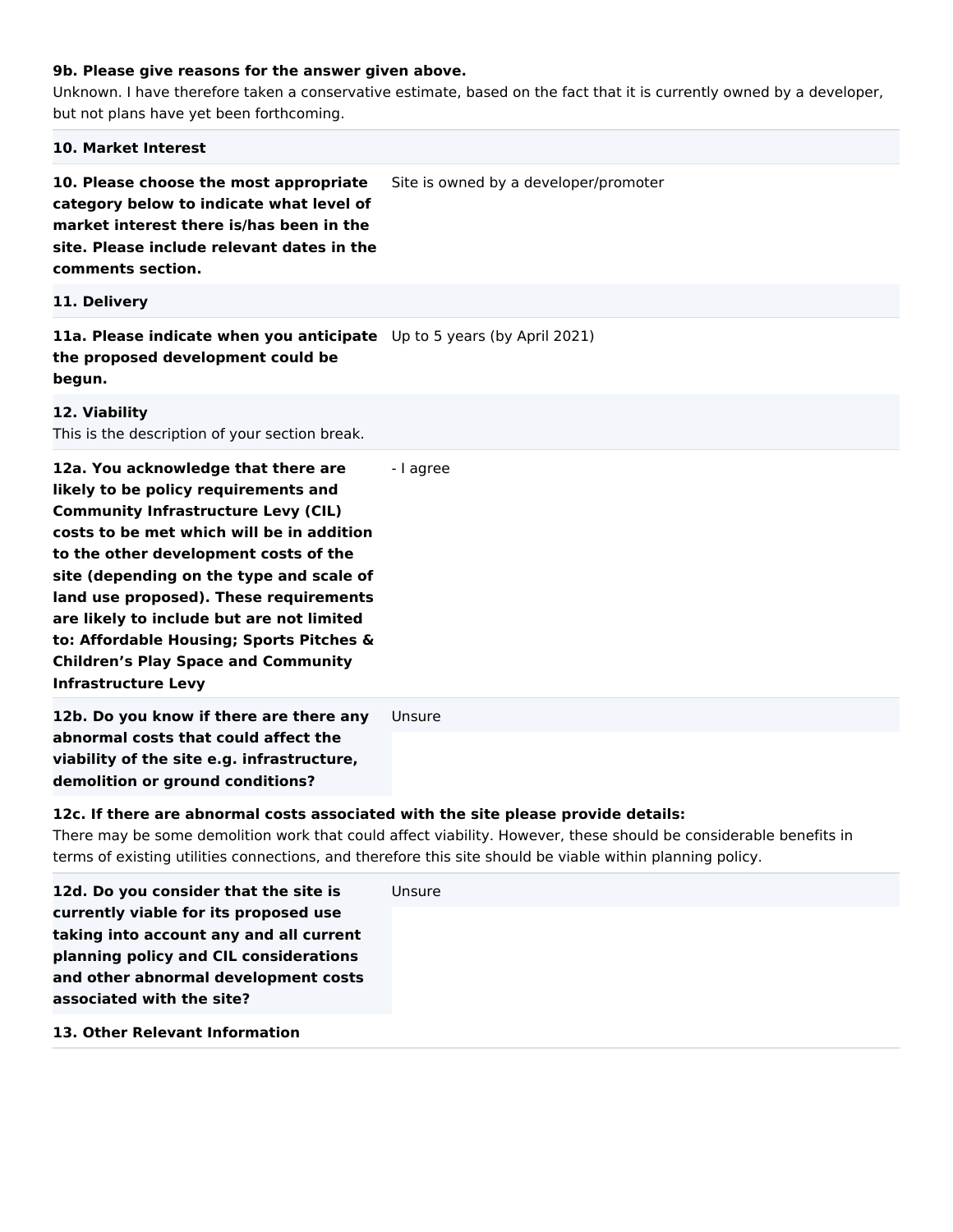## **14. Declaration**

I understand that:

Data Protection and Freedom of Information

The Data Controller of this information under the Data Protection Act 1998 will be Norfolk County Council, which will hold the data on behalf of Broadland District Council, Norwich City Council and South Norfolk District Council. The purposes of collecting this data are:

- to assist in the preparation of the Greater Norwich Local Plan
- to contact you, if necessary, regarding the answers given in your form
- to evaluate the development potential of the submitted site for the uses proposed within the form

#### Disclaimer

The Site Submission response forms received as part of the Greater Norwich Local Plan Regulation 18 Consultation will be published and made available for public viewing. By submitting this form you are consenting to the details about you and your individual sites being stored by Norfolk County Council, and the details being published for consultation purposes. Any information you consider to be confidential is clearly marked in the submitted response form and you have confirmed with the Council(s) in advance that such information can be kept confidential as instructed in the Greater Norwich Local Plan: Regulation 18 "Growth Options" Consultation - Site Submission Guidance Notes.

I agree that the details within this form can be held by Norfolk County Council and that those details can be shared with Broadland District Council, Norwich City Council and South Norfolk District Council for the purposes specified in this declaration.

| <b>Name</b> | Simeon Jackson |
|-------------|----------------|
| <b>Date</b> | Mar 22, 2018   |